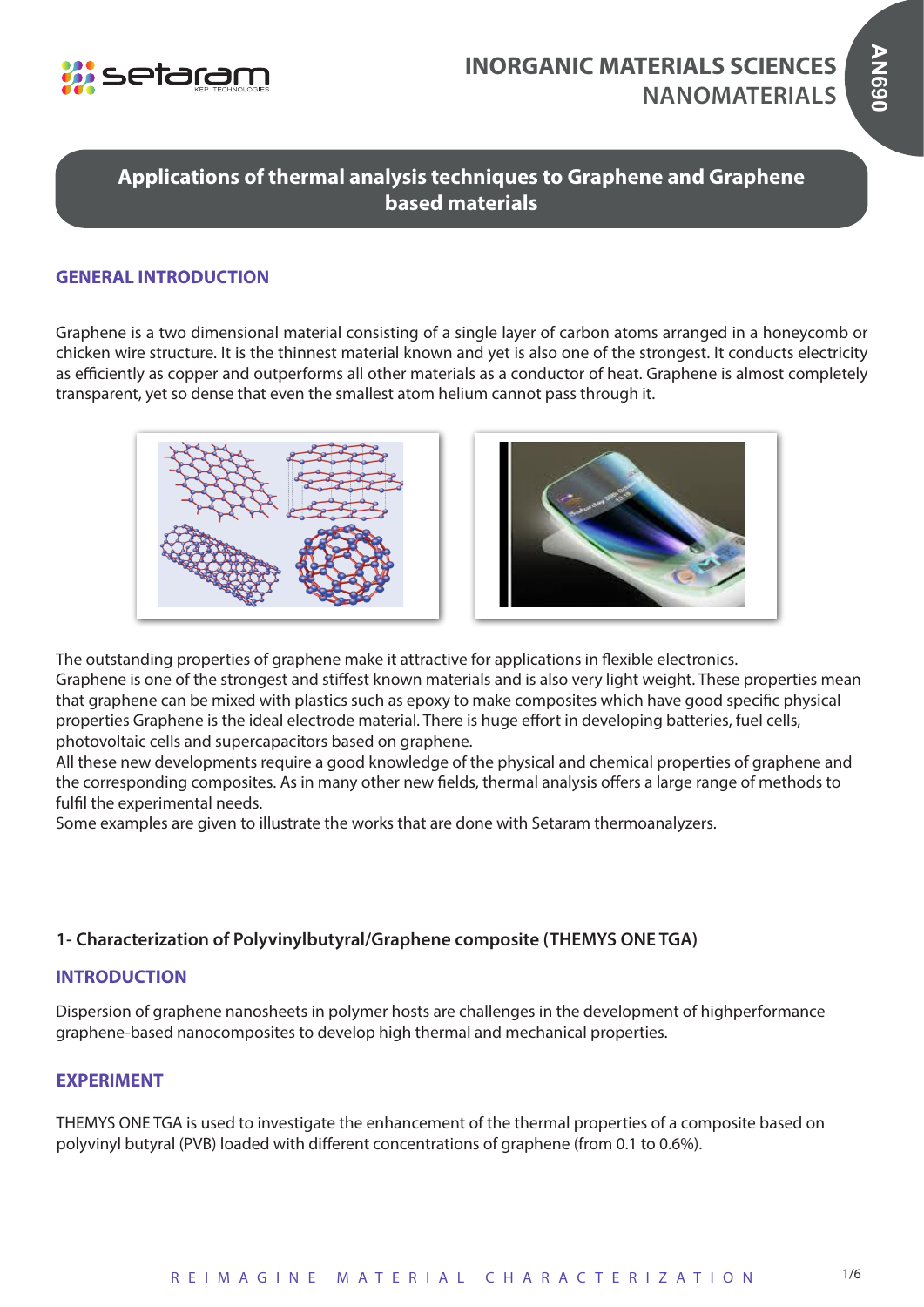

*Figure 1: TGA curves of PVB and PVB/ graphene nanocomposites*

## **RESULTS AND CONCLUSION**

The TG curve of the PVB alone (Figure 1) shows two main mass losses corresponding to the liberation of OH groups under the form of water, followed by the degradation of especially the butyral group.

As soon as a certain small amount of graphene is added to the PVB, the onset temperature of butyral degradation is shifted to higher temperature and in the same time the mass loss corresponding to this step is decreased.

As the graphene sheets prevent the emission of thermally degradated gaseous molecules, the thermal stability of the composite containing grapheme is enhanced compared to the pure PVB.

Adapted from Mortaza Hajian and al., J Polym Res (2012) 19, 9966

## **2- Characterization of PMMA/Graphene nanocomposites (THEMYS TGA)**

## **INTRODUCTION**

Poly(methyl methacrylate) (PMMA) is a nonconductive polymer, but inexpensive and available in large quantity. In order to enlarge the application range of PMMA with a higher thermal stability, improved mechanical properties, graphene, under the form of Reduced Graphene Oxide (RGO) is added to prepare a PMMA composite.

## **EXPERIMENT**



On Figure 2, are seen the mass loss curves obtained with the THEMYS TGA on pure PMMA and different composites containing RGO from 0.1% to 2%.

*Figure 2: TGA curves of PMMA and PMMA/ Reduced Graphene Oxide nanocomposites*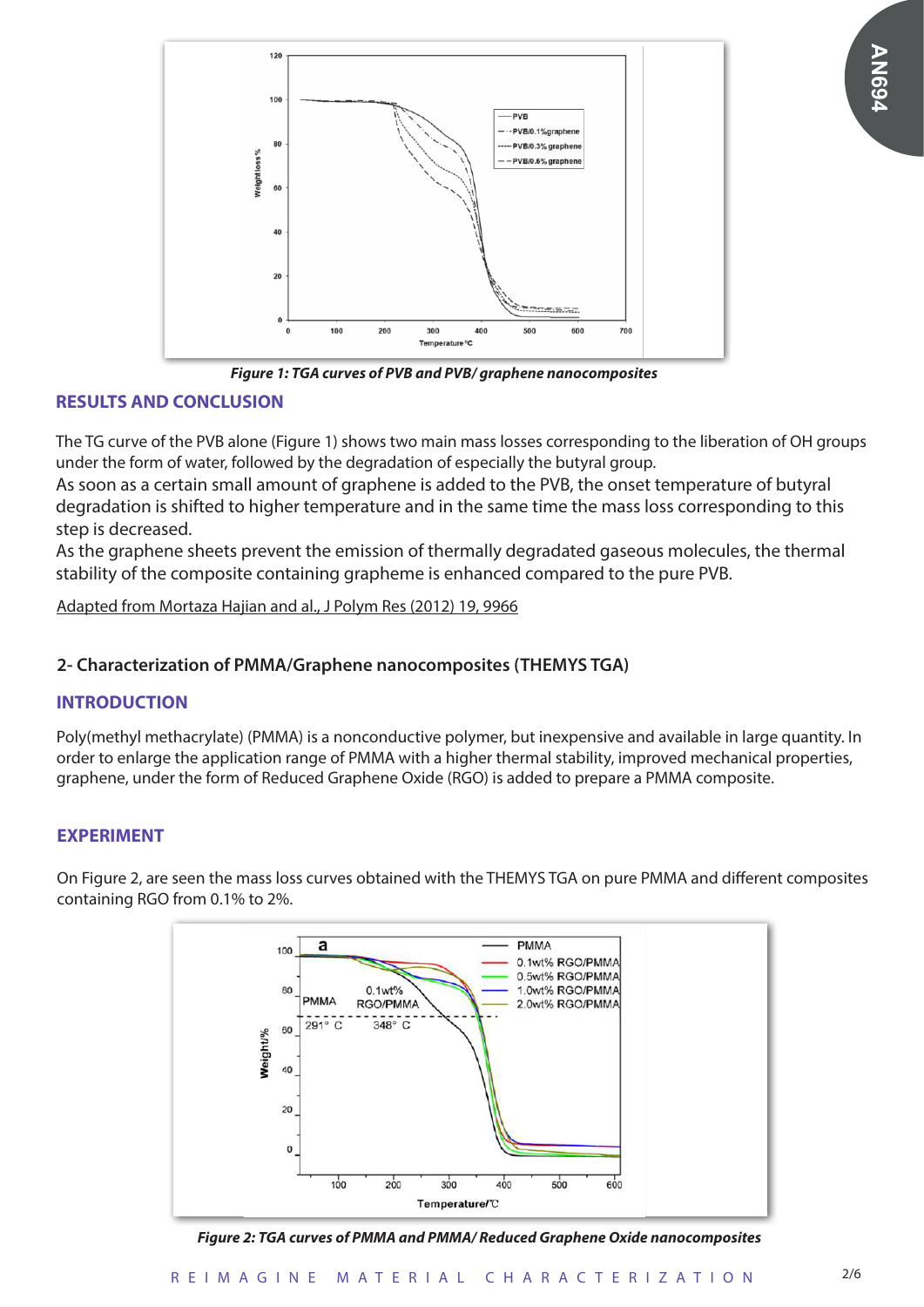## **RESULTS AND CONCLUSION**

The addition of RGO improves in a large scale the thermal stability of PMMA. For example, for a given mass loss of 30%, the temperature of degradation of PMMA is shifted from 291°C up to 348°C when only 0.1% of RGO is used for the composite. It is seen that an increase amount of RGO has not a significant effect on the thermal sability.

Adapted from Xiaopeng Zeng and al., European Polymer Journal 48 (2012) 1674–1682

#### **3 - Characterization of PMMA / Graphene nanocomposites (THEMYS TMA)**

#### **EXPERIMENT**

For the investigation of the mechanical properties, the THEMYS TMA has to be used with a preload of 20 g applied on a probe with a diameter of 1 mm. The test is run at 2°C/min.



*Figure 3: TMA expansion curves of PMMA and PMMA/ Reduced Graphene Oxide nanocomposites*

#### **RESULTS AND CONCLUSION**

The TMA curve of pure PMMA (Figure 3) shows the characteristic length change variation due to the glass transition (Tg) at 98°C, followed by a second length decrease at 162°C due to the softening of the polymeric material.

When adding 0.1% RGO, the change in Tg is not significant but as soon as more RGO is added, the shift in temperature is increased. With 1% RGO, the increment in Tg is equal to 37°C and corresponds to a large improvement of the mechanical properties of the composite.

The combined use of the thermogravimetric and the thermomechanical techniques give an efficient information on the evolution of the thermal and mechanical properties of PMMA/Graphene nanocompoites with an indication on the amount of grapheme to be added for the enhancement of the corresponding properties.

Adapted from Xiaopeng Zeng and al., European Polymer Journal 48 (2012) 1674–1682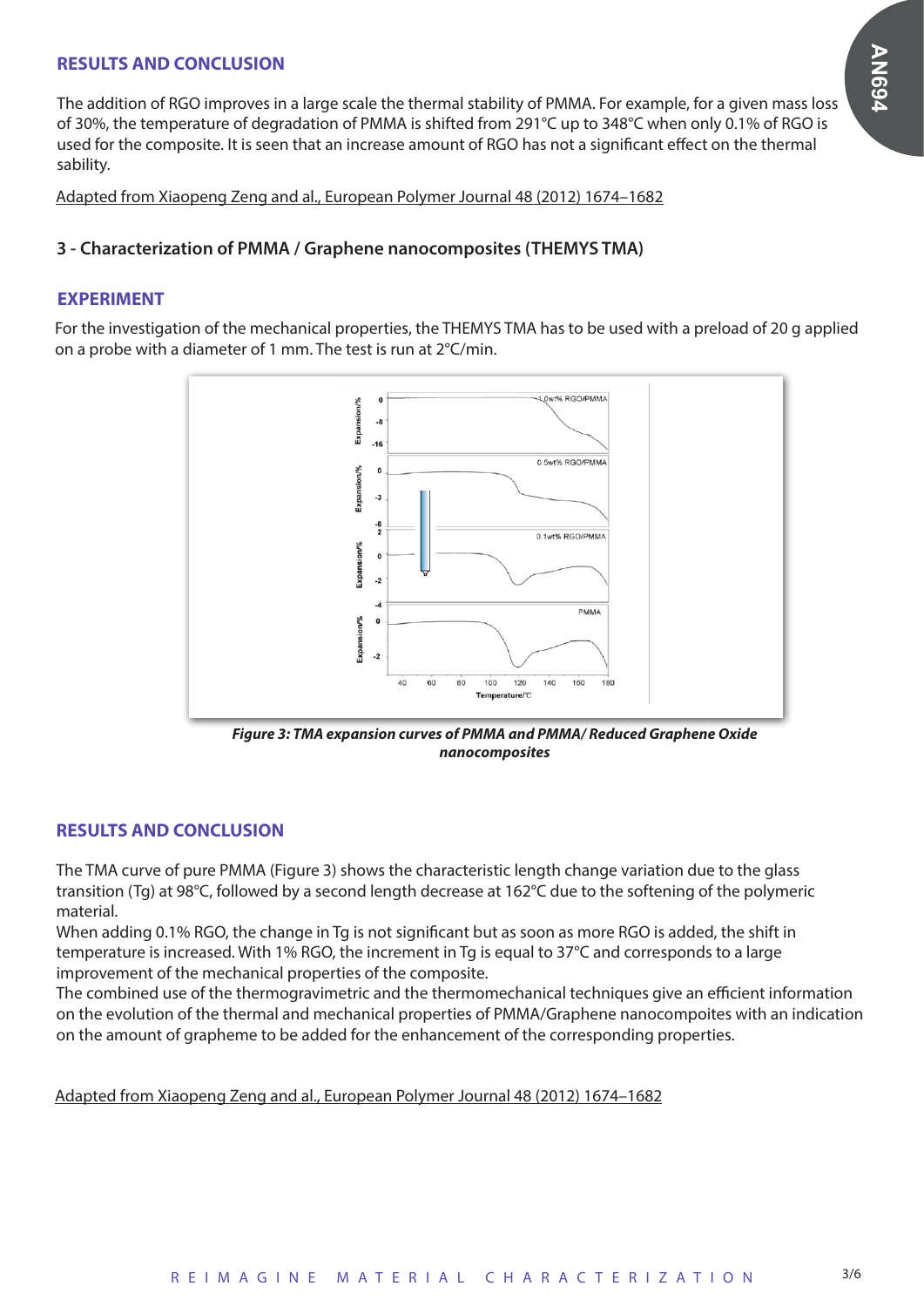## **4 - Characterization of sulphur-graphene composites (THEMYS TGA)**

## **INTRODUCTION**

In recent years, graphene, has attracted appreciable attention for use as an energy storage material due to its specific properties (especially electrical conductivity). As a consequence, graphene can be used as a carbon matrix to improve conductivity of electrode materials for lithium-ion batteries. As an example, graphene nanosheets are investigated as a carbon matrix to improve the performances of sulphur cathodes for rechargeable lithium batteries.

#### **EXPERIMENT**

The THEMYS TGA is used to investigate and compare the pure materials and the corresponding composite. The thermogravimetric test is run under air in order to quantify the amount of graphene in the synthetized composite (Figure 4).



*Figure 4: TGA curves of sulphur (S), pure graphene nanosheet (GNS) and S-GNS compositenanocomposites*

## **RESULTS AND CONCLUSION**

Under air, the sulphur powder is completely burned at 325°C. The oxidation of the pure graphene (GNS) starts around 350°C and graphene is fully burnt at 550°C. For the sulphur-graphene (S-GNS) composite, the burning of sulphur is shifted to a higher temperature and represents aa amount of sulphur of about 22%. Then the remaining amount of graphene is oxidized up to 550°C.

#### Adapted from Jia-Zhao Wang and al., Journal of Power Sources 196 (2011) 7030–7034

# 5 -Characterization of SnO<sub>2</sub>–graphene–carbon nanotube mixture (THEMYS TGA)

#### **INTRODUCTION**

SnO<sub>2</sub> has attracted much attention as an alternative anode material for rechargeable Li ion batteries and Carbon materials have been widely employed to improve the cycleability of SnO $_2$  (especially to improve the electronic conductivity). Graphene has emerged as an attractive alternative to other carbon materials for applications in energy storage devices. The example is relative to a mixture of SnO<sub>2</sub>-graphene-carbon nanotube (SnO<sub>2</sub>-G-CNT) for anode material with improved rate capacities.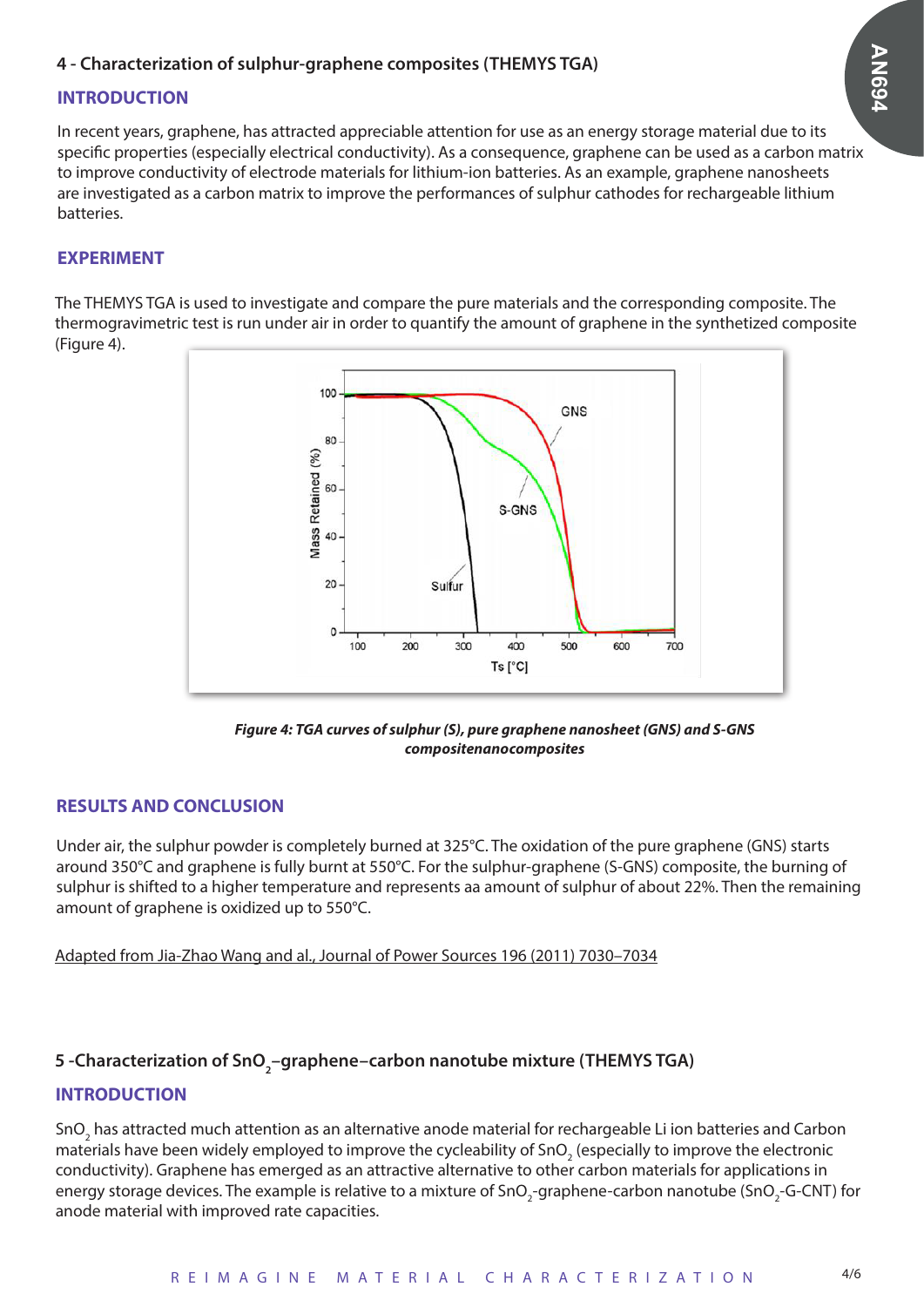# **AN694**

#### **EXPERIMENT**

The THEMYS TGA is used in this application to measure the amount of graphene that is contained in the prepared mixture. For this purpose, different materials are investigated under air in order to burn the graphene fraction.





## **RESULTS AND CONCLUSION**

The figure 5 shows the different TG curves: •pure graphene (G): the combustion starts around 300°C and is finished at 600°C •the SnO<sub>2</sub>-G mixture: after burning the graphene, the SnO<sub>2</sub> ratio is 64.5%  $\cdot$ for the SnO $_2$ -G-CNT, the SnO $_2$  ratio is 63% , meaning that the added CNT amount is small.

Adapted from from Biao Zhang and al., Carbon 49 (2011) 4524-4534)

## **6 -Formation of Graphene Oxide Nanocomposites from Carbon Dioxide Using Ammonia Borane (MICROCALVET)**

## **INTRODUCTION**

CO<sub>2</sub> can be converted to graphene oxide (GO) using ammonia borane (AB) at moderate conditions. The conversion consists of two consecutive steps:

 $\cdot$ CO<sub>2</sub> fixation (CO<sub>2</sub> pressure < 3 MPa and temperature < 100 °C)  $\cdot$ graphenization (600–750 °C under 0.1 MPa of N $_{2}$ ).

The first step generates a solid compound that contains methoxy (OCH<sub>3</sub>), formate (HCOO) and aliphatic groups while the second graphenization is the pyrolysis of the solid compound to produce graphene oxide-boron oxide nanocomposites. The first step can be investigated using MICROCALVET at high pressure as the second step is devoted to the thermogravimetric technique (THEMYS ONE or THEMYS). In this part, only the first step is described.

#### **EXPERIMENT**

8.8 mg of NH<sub>3</sub>BH<sub>3</sub> are loaded in the high pressure vessel at room temperature and the vessel is pressurized with CO<sub>2</sub> at a preset value. A first heating is applied at 1°C.k/min up to 65°C, followed by a second heating at a slower scanning rate (0.25°C./min) up to 100°C (Figure 6).